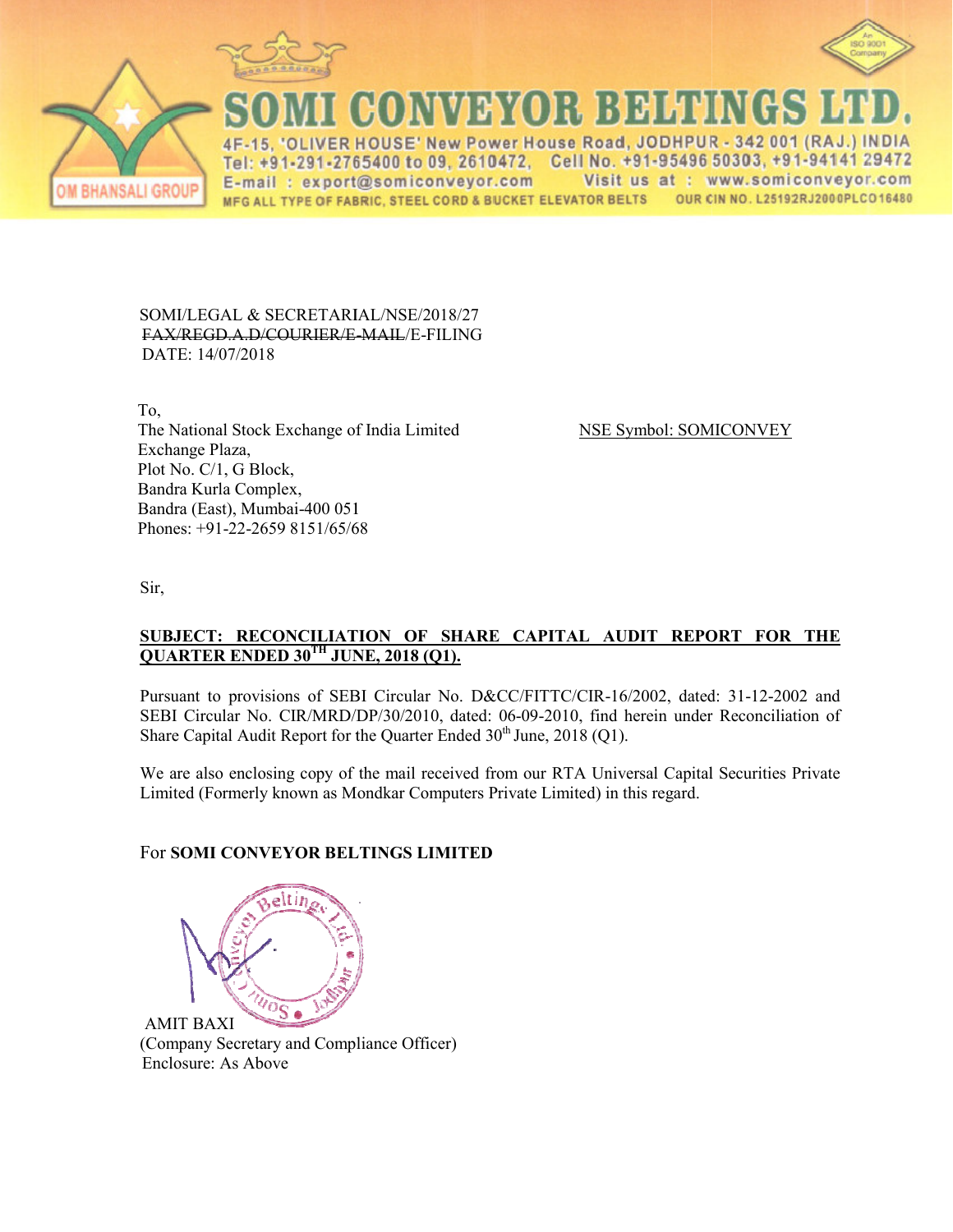

**CS. AVIJIT VASU B.Sc., M.COM, ACS Practicing Company Secretary** 

### **RECONCILIATION OF SHARE CAPITAL AUDIT REPORT**

| 1. For Quarter Ended                                                                                              | : $30th$ June, 2018 (FIRST QUARTER)                           |                               |  |  |  |
|-------------------------------------------------------------------------------------------------------------------|---------------------------------------------------------------|-------------------------------|--|--|--|
| 2. ISIN                                                                                                           | : INE323, $J01019$                                            |                               |  |  |  |
| 3. Face Value                                                                                                     | : Rs. $10/-$                                                  |                               |  |  |  |
| 4. Name of the Company                                                                                            | : SOMI CONVEYOR BELTINGS LIMITED                              |                               |  |  |  |
| 5. Registered Office Address                                                                                      | : 4F-15, "Oliver House", New Power House Road, Jodhpur-342003 |                               |  |  |  |
| 6. Correspondence Address                                                                                         | : 4F-15, "Oliver House", New Power House Road, Jodhpur-342003 |                               |  |  |  |
| 7. Telephone & Fax Nos                                                                                            | : Tel: +91-291-2765400, Fax: +91-291-2765410                  |                               |  |  |  |
| 8. Email address                                                                                                  | : info@ombhansali.com/ csamitbaxi@gmail.com                   |                               |  |  |  |
| 9. Names of the Stock Exchanges where the company's securities are listed: BSE LIMITED, NSE OF INDIA LIMITED      |                                                               |                               |  |  |  |
|                                                                                                                   | Number of Shares                                              | % of the Total issued capital |  |  |  |
| 10. Issued Capital:                                                                                               | 11779656                                                      | 100%                          |  |  |  |
| 11. Listed Capital (Exchange-wise): (BSE)                                                                         | 11779656                                                      | 100%                          |  |  |  |
|                                                                                                                   | 11779656<br>(NSE)                                             | 100%                          |  |  |  |
| (as per company records)                                                                                          |                                                               |                               |  |  |  |
| 12. Held in dematerialized form in CDSL:                                                                          | 2660813                                                       | 22.59%                        |  |  |  |
| 13. Held in dematerialized form in NSDL:                                                                          | 8296833                                                       | 70.43%                        |  |  |  |
| 14. Physical:                                                                                                     | 822010                                                        | 6.98%                         |  |  |  |
| 15. Total No. of shares $(12+13+14)$ :                                                                            | 11779656                                                      | 100%                          |  |  |  |
| 16. Reasons for difference if any, between $(10\&11)$ , $(10\&15)$ , $(11\&15)$ : NIL                             |                                                               |                               |  |  |  |
| 17. Certifying the details of changes in share capital during the quarter under consideration as per Table below: |                                                               |                               |  |  |  |

|                |               |             | ັ         |           |           |               |
|----------------|---------------|-------------|-----------|-----------|-----------|---------------|
| Particulars*** | No. of Shares | Applied/Not | Listed on | Whether   | Whether   | In -principal |
|                |               | Applied for | Stock     | Intimated | Intimated | approval for  |
|                |               | listing     | Exchanges | To CDSL   | To NSDL   | SE(Specify    |
|                |               |             | (Specify) |           |           | Names)        |
|                |               |             | Names)    |           |           |               |
| NIL            | $- - - - -$   | -----       | ----      | ----      | ----      | ----          |

\*\*\* Rights, Bonus, Preferential Issue, ESOPs, Amalgamation, Conversion, Buyback, Capital Reduction, Forfeiture, Any other (to specify). 18. Register of members is updated (Yes/No): **YES** If not, updated upto which date: **N.A** 

19. Reference of previous quarter with regards to excess dematerialized shares, .if any: **N.A**

- 20. Has co. resolved the matter mentioned in point no.19 above in current quarter? If not, reason why? **N.A**
- 21. Total no. of requests, if any, confirmed after 21 days & the total no. of requests pending beyond 21 days with the reasons for delay:

| Total No. of demat requests   | No. of requests | No. of shares | Reasons for delay |
|-------------------------------|-----------------|---------------|-------------------|
| Confirmed after 21 days       | NIL             | NIL           | NΙL               |
| Pending for more than 21 days | NIL             | NIL           | NΙL               |

22. Name, Telephone & Fax No. of the Compliance Officer of the Company: **Mr. Amit Baxi** 

 **4 F-15, "Oliver House", New Power House Road, Jodhpur-342003 Tel.: +91-0291-2765400, Fax: +91-0291-2765410** 

23. Name, Address, Tel. & Fax No., Regn. No. of the Practicing company secretary:  **CS AVIJIT VASU, Corporate Tower, Plot No. 21&22, Behind Bank of Maharashtra, 2nd Puliya Commercial Centre,** 

 **Chopasni Housing Board, Jodhpur, Tel.:+91-0291- 2759987 M. No. 37968; C. P. No. 14198** 

24. Appointment of common agency for share registry work (if yes, name and address): **YES UNIVERSAL CAPITAL SECURITIES PRIVATE LIMITED 21, Shakil Niwas, Opp. Satya Sai Baba Temple, Mahakali Caves Road, Andheri (East), Mumbai - 400 093 Tel: (+91 22) 28207203-05, 28257641, Fax: (+91 22) 28207207**

25. Any other detail that the company secretary may like to provide, (*e.g.* BIFR Company, delisting from SE): **NIL**

**CS AVIJIT VASU Place: Jodhpur Company Secretary in Practice, ACS: 37968, C.P. No. 14198** 

Date: 14/07/2018